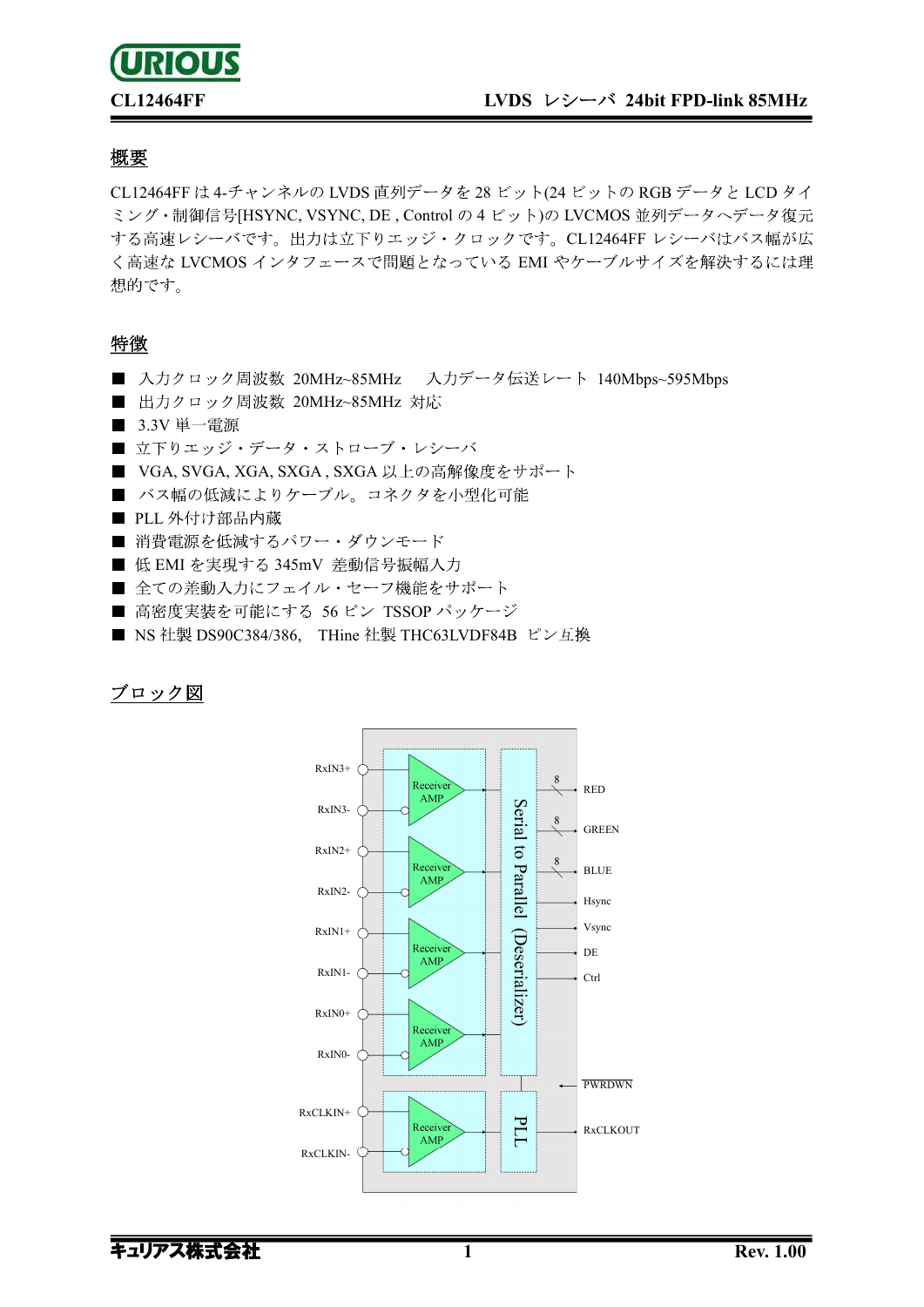## 端子配列